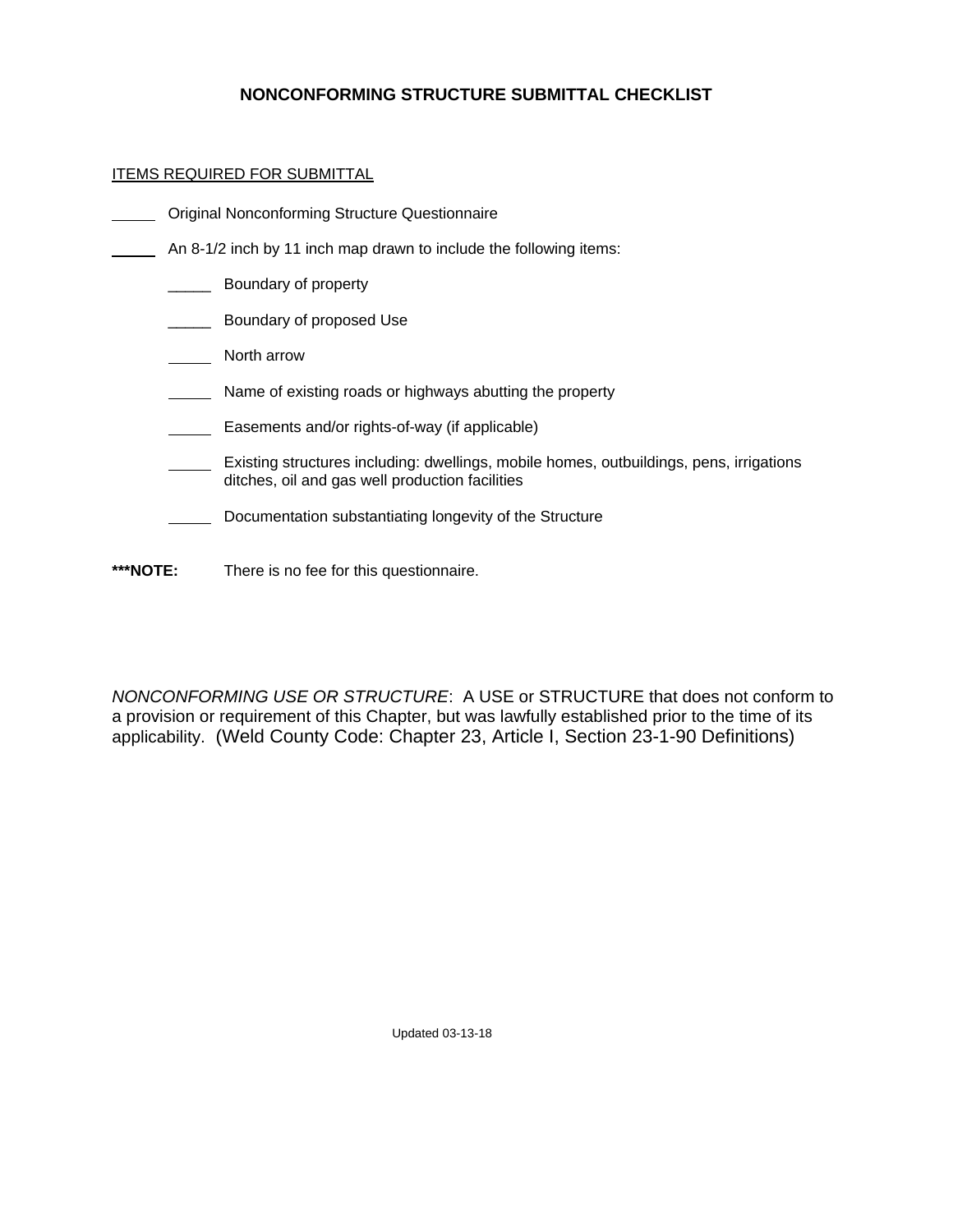### **WELD COUNTY DEPARTMENT OF PLANNING SERVICES**

1555 N 17th Ave Greeley CO 80631 Phone (970)400-6100 Fax (970)304-6498

## **NONCONFORMING STRUCTURE INFORMATION QUESTIONNAIRE**

IMPORTANT - Complete all items on both pages. Mark boxes where applicable.

| <b>OWNER</b>                 |                               |                  |          |   |  |  |
|------------------------------|-------------------------------|------------------|----------|---|--|--|
| <b>ADDRESS</b>               |                               |                  |          |   |  |  |
| CITY, STATE ZIP CODE         |                               |                  |          |   |  |  |
| <b>LEGAL DESCRIPTION</b>     | Section                       | Township _______ | N, Range | w |  |  |
| Total Acreage of property    | Total Acreage of proposed NCU |                  |          |   |  |  |
| PARCEL IDENTIFICATION NUMBER |                               |                  |          |   |  |  |

Specifically (explain):

Date Nonconforming Structure was built?

List the attached documentation substantiating the date:

The following conditions must be met prior to determining a Structure as being considered a Nonconforming. I, the undersigned, understand and agree to the following conditions of this Nonconforming Structure as stated in the Weld County Code, Chapter 23, Article VII(7), Section 23-7-40:

### **PLEASE READ AND INITIAL EACH ITEM:**

Nonconforming structures - Where a lawful STRUCTURE exists at the effective date of adoption of the ordinance codified herein or amendment of this Chapter that could not be built under the terms of this Chapter by reason of restrictions on area, LOT coverage, height, its location on the LOT or other requirements concerning the STRUCTURE, such STRUCTURE may continue to exist so long as it remains otherwise lawful, subject to the following provisions:

#### **Repair and Restoration**

 I verify that should such nonconforming STRUCTURE or nonconforming portion of a STRUCTURE be destroyed by any means to an extent more than fifty percent of its replacement cost at the time of destruction, it shall not be restored except in conformance with the provisions of Chapter 23 of the Weld County Code. Ordinary repairs the value of which do not exceed fifty percent of replacement cost of the STRUCTURE may be permitted.